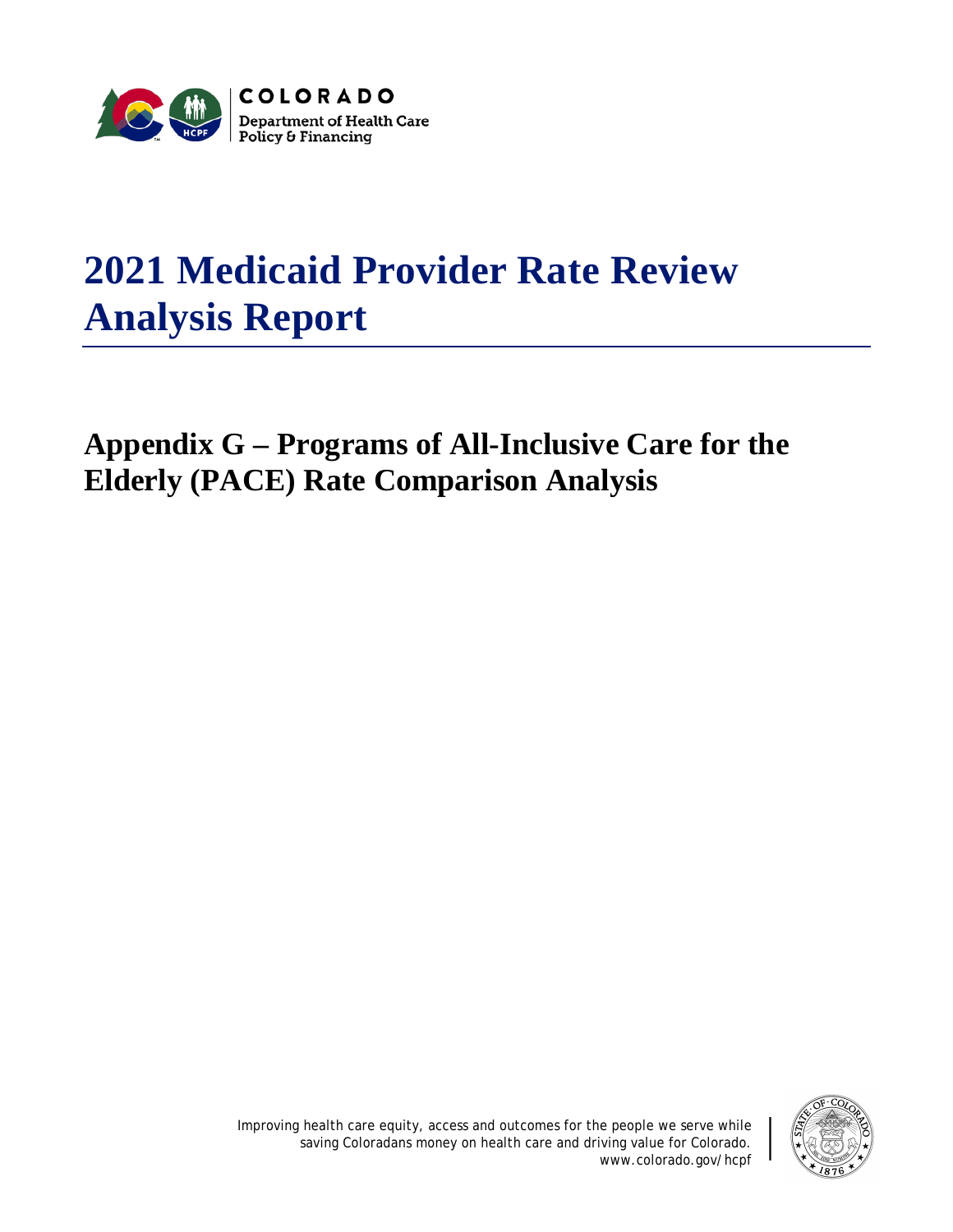#### **The Rate Review Process & PACE**

The Department has conducted a modified rate review analysis for Home and Community Based Services (HCBS) using PACE service rates as a comparator due to the limited comparators available for waiver services.<sup>[1](#page-1-0)</sup> This appendix further explains and contains the modified analysis.

#### **PACE**

The Program of All-Inclusive Care of the Elderly (PACE) is a fully capitated program, whereas other long-term care programs are fee-for-service. Through the capitated rate the PACE program must provide all medically necessary services.

In addition, the PACE program allows for flexibility to provide non-medical services that provide a benefit for an individual to remain in their home. Under the Home and Community Based (HCBS) program, services are provided per an approved care plan via fee for services. As such, the Department must clearly define the service, cost and amount. Because PACE is a capitated full risk program, there are no limitations on how they can provide a service or amount of services.

The differences between these service delivery models create barriers for direct comparison. For example, personal care services under HCBS may be limited by number of units and type of service while PACE is not limited.

Furthermore, PACE Organizations may provide services via direct staff rather than through contracted providers, which allows them to mix a wide array of services limiting their ability to price services individuals as a direct comparison to HCBS.

Although PACE Organizations do provide services through contracted providers, the rates paid to the subcontracted cannot be directly compared to HCBS because service definitions are independent of regulations and are defined by the contracted parties.

### **Rate Comparison Methodology**

The Department used information available in PACE provider contracts to identify an average rate for certain services. The average rate was then directly compared to the matching HCBS rate on the most recent [Health First Colorado Fee Schedule.](https://hcpf.colorado.gov/provider-rates-fee-schedule) The following table shows the average PACE rate for each service by PACE provider as a percentage of the HCBS rate.

<span id="page-1-0"></span> $\overline{a}$ <sup>1</sup> In addition to this appendix, the Department is also conducting a more in-depth analysis comparing HCBS waiver service rates with PACE service rates to further inform rate comparison and access to care data presented in the 2021 Medicaid Provider Rate Review Analysis Report, and will use this information to identify opportunities, if any, to improve access to care and provider retention for HCBS waiver services.